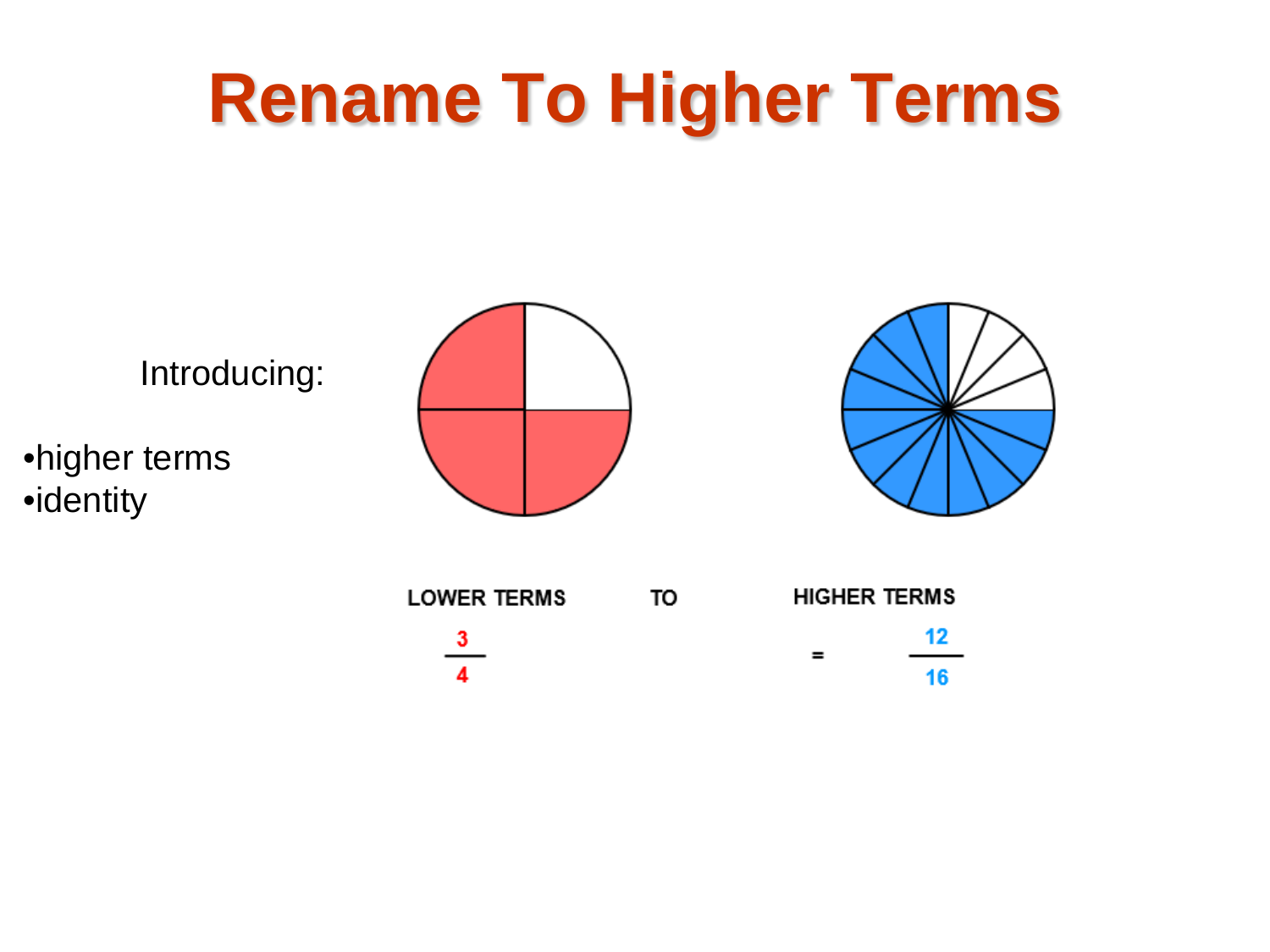

The picture shows two fractions that are the same size. The fraction on the right is in *higher terms* because the numerator and denominator are larger. The parts are smaller in the fraction on the right but there are more parts, making the two fractions equal.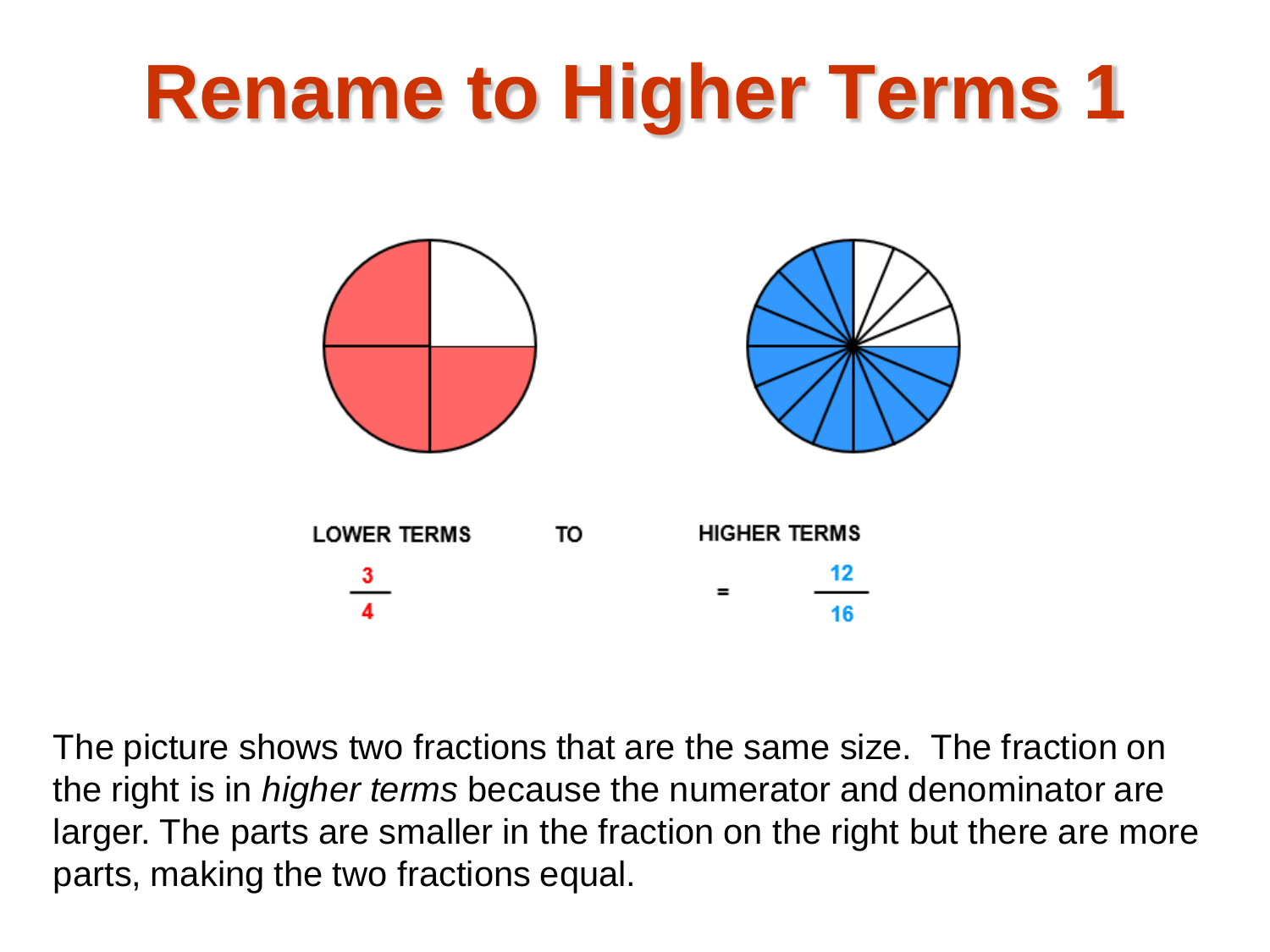

To rename a fraction in *higher terms*, multiply both the numerator and denominator by the same number. The picture shows that the numerator 3 and the denominator 4 are each multiplied by 4, giving the fraction **<sup>12</sup>**/**16** .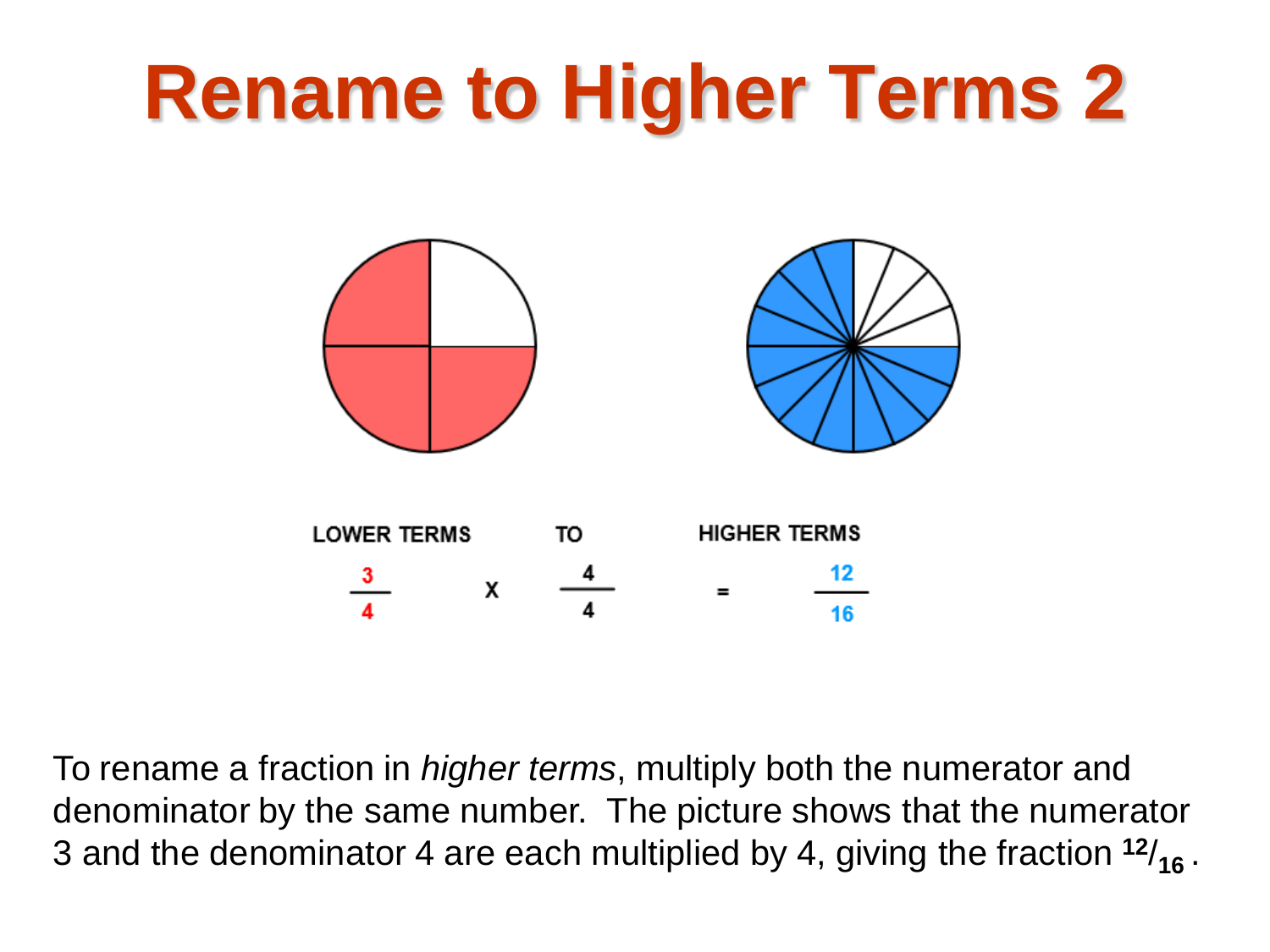

The number **<sup>4</sup>**/**4** is equal to 1. Multiplying by 1 or any form of 1 will not change the size of the number. One (1) is the *identity* for multiplication.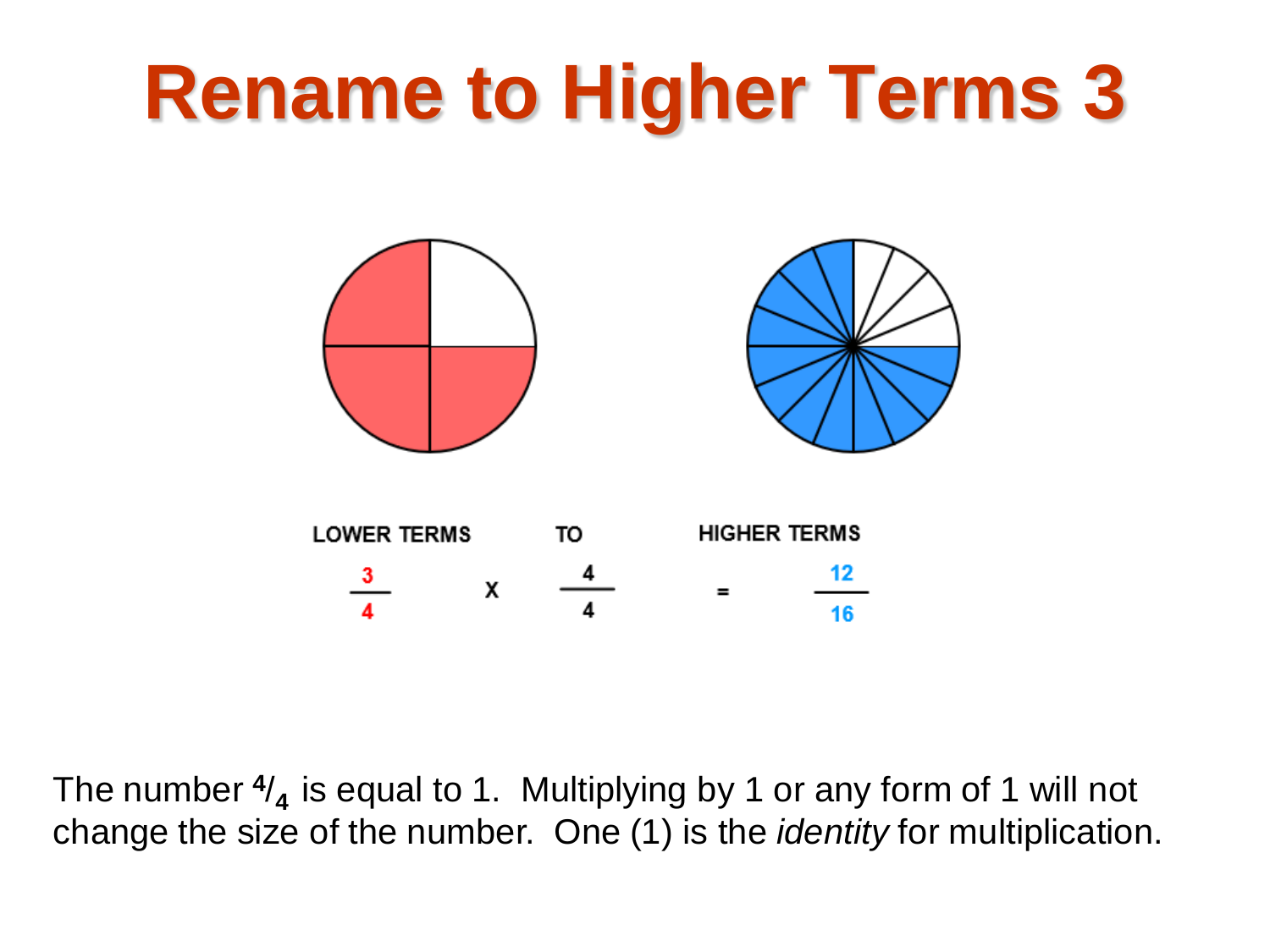

The top fraction shows  $\frac{3}{4}$  and the lower fraction shows  $\frac{6}{8}$ . Notice how  $\frac{3}{4}$ and **<sup>6</sup>**/**8** are the same distance on the number lines. Multiplying both the numerator and the denominator by 2 will give a numerator of 6 and a denominator of 8.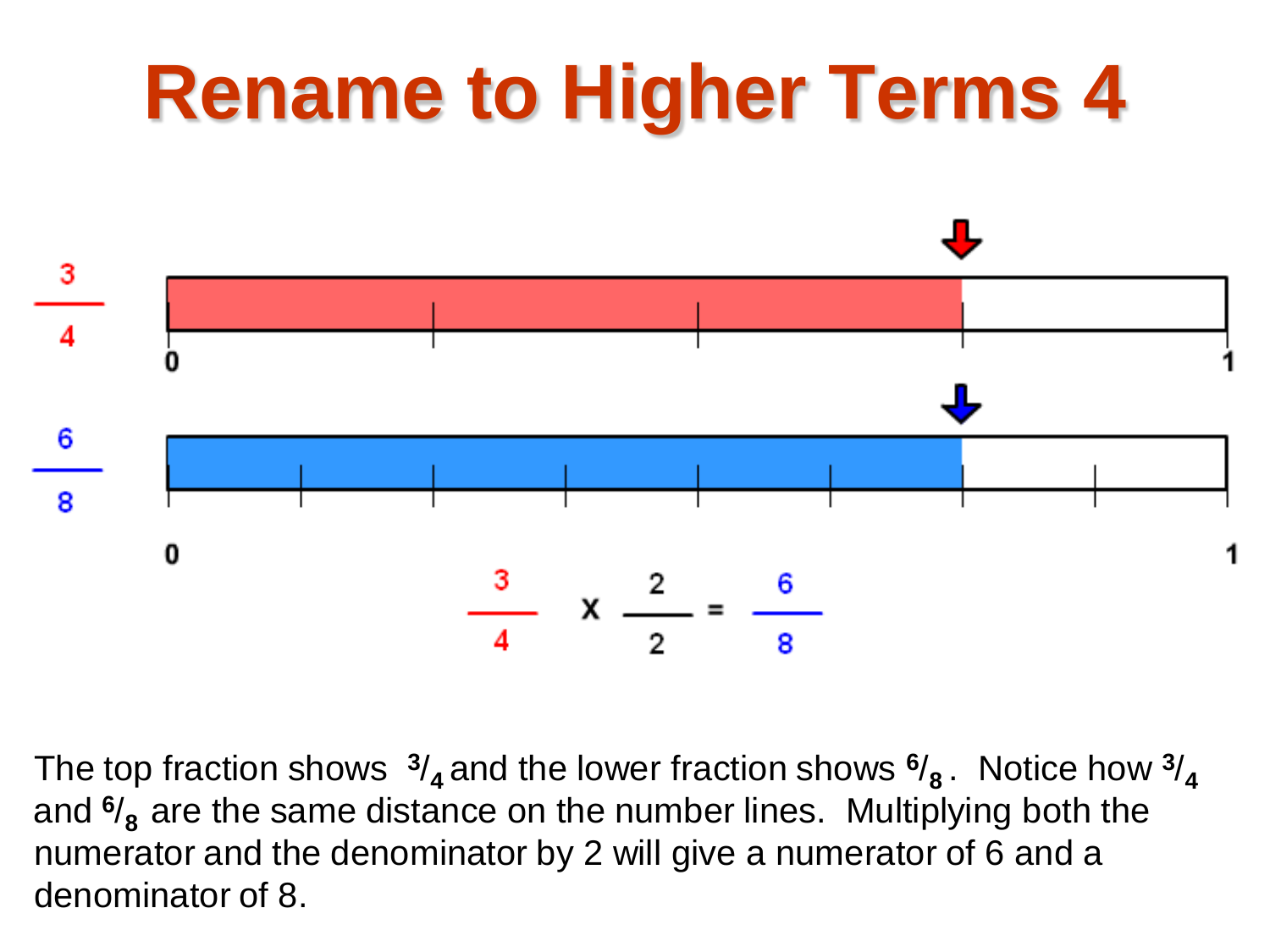

Often you are asked to write a fraction in higher terms without a picture of the fraction. Here, you are asked to write **<sup>3</sup>**/**8** as 32's.

To do this, determine what the denominator 8 is multiplied by to get a denominator 32. In this case 8 is multiplied by 4 to get 32. Then multiply the numerator by 4 to get a numerator of 12.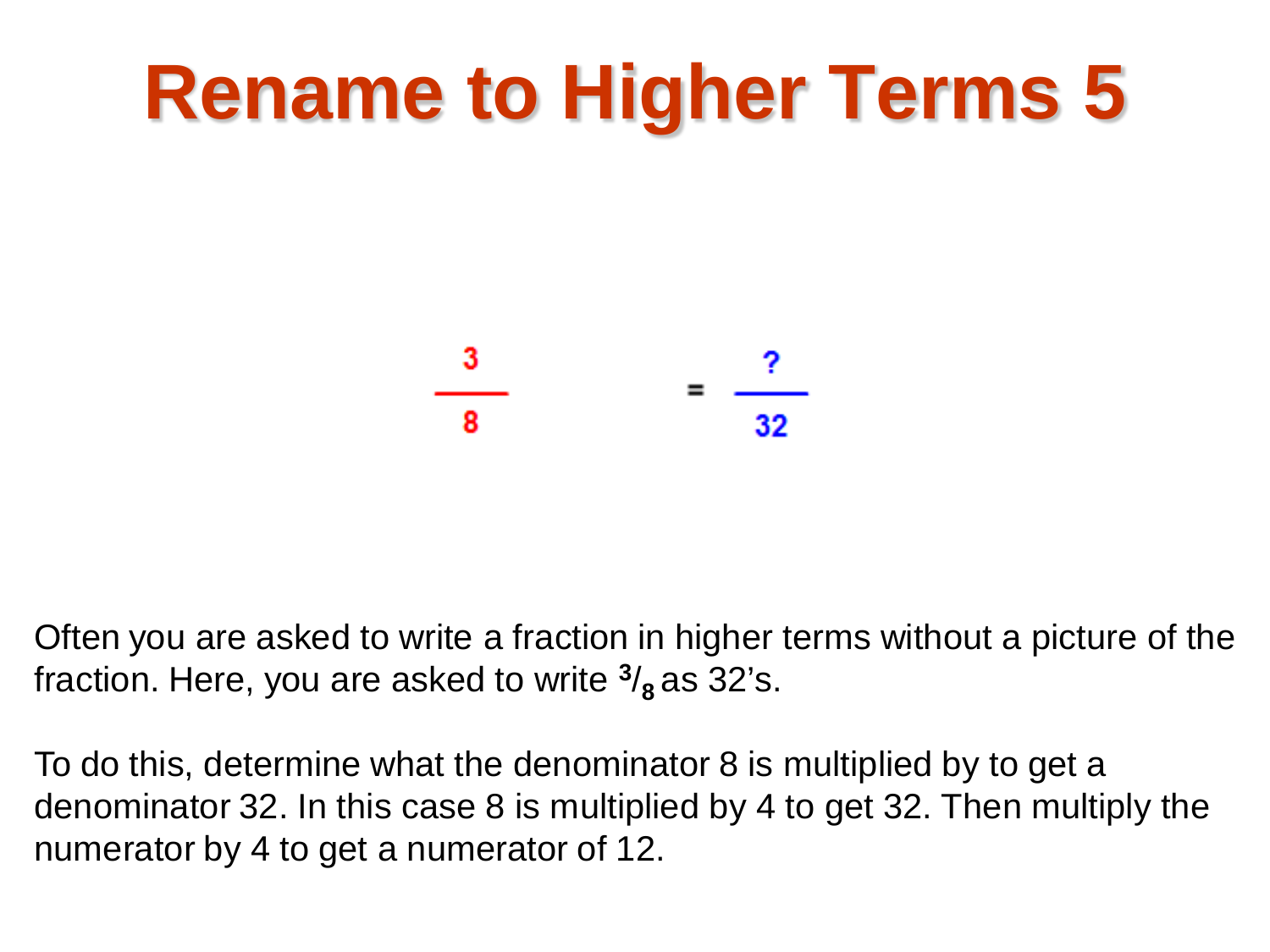

This is a picture of the previous example. Notice that **<sup>3</sup>**/**8** and **<sup>12</sup>**/**32** are at the same position on the number line. The fraction  $\frac{3}{8}$  is renamed as  $\frac{12}{32}$  by multiplying by **<sup>4</sup>**/**4**, which is a form of one.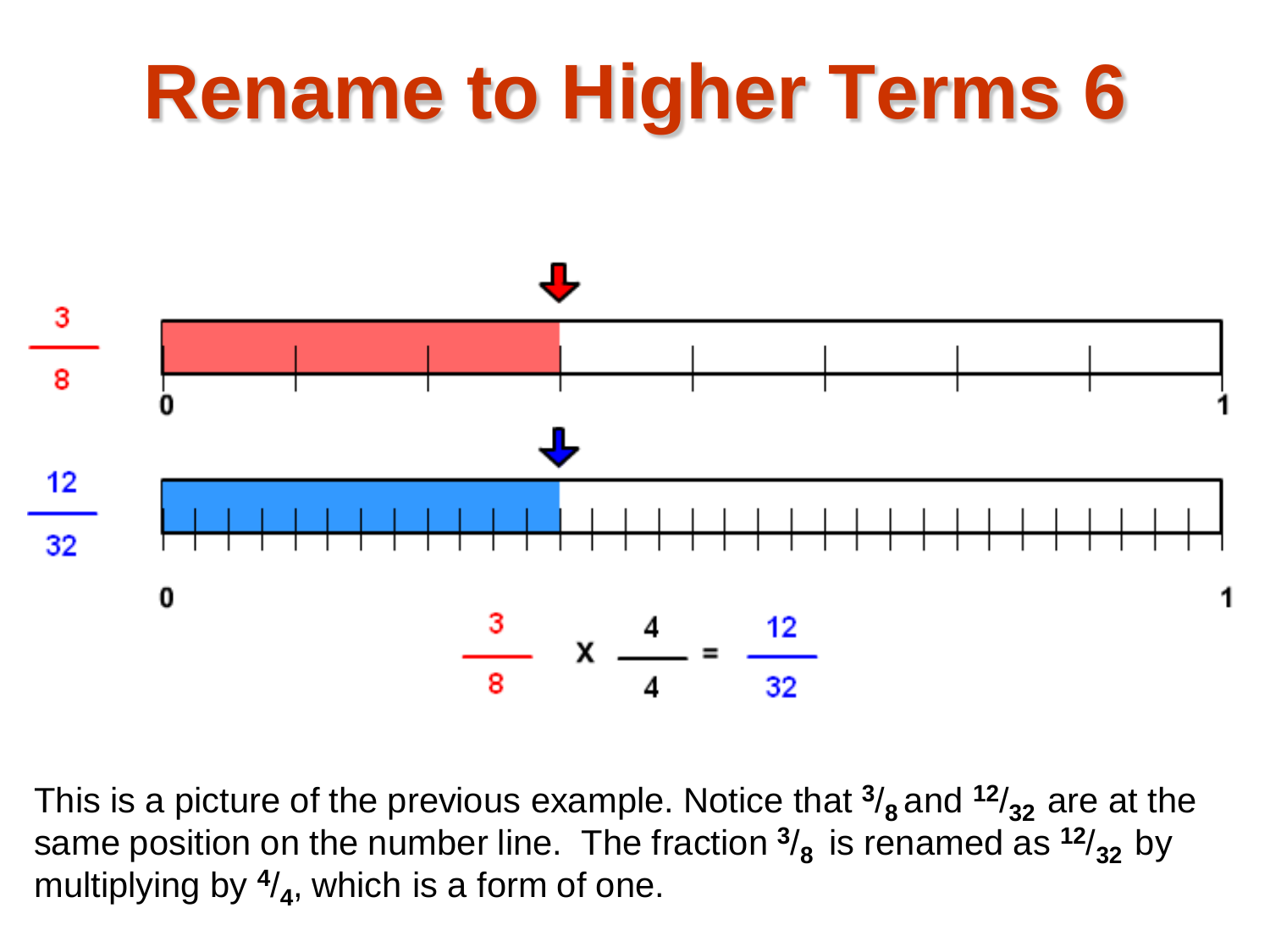

Write **<sup>3</sup>**/**8** with a denominator of 40.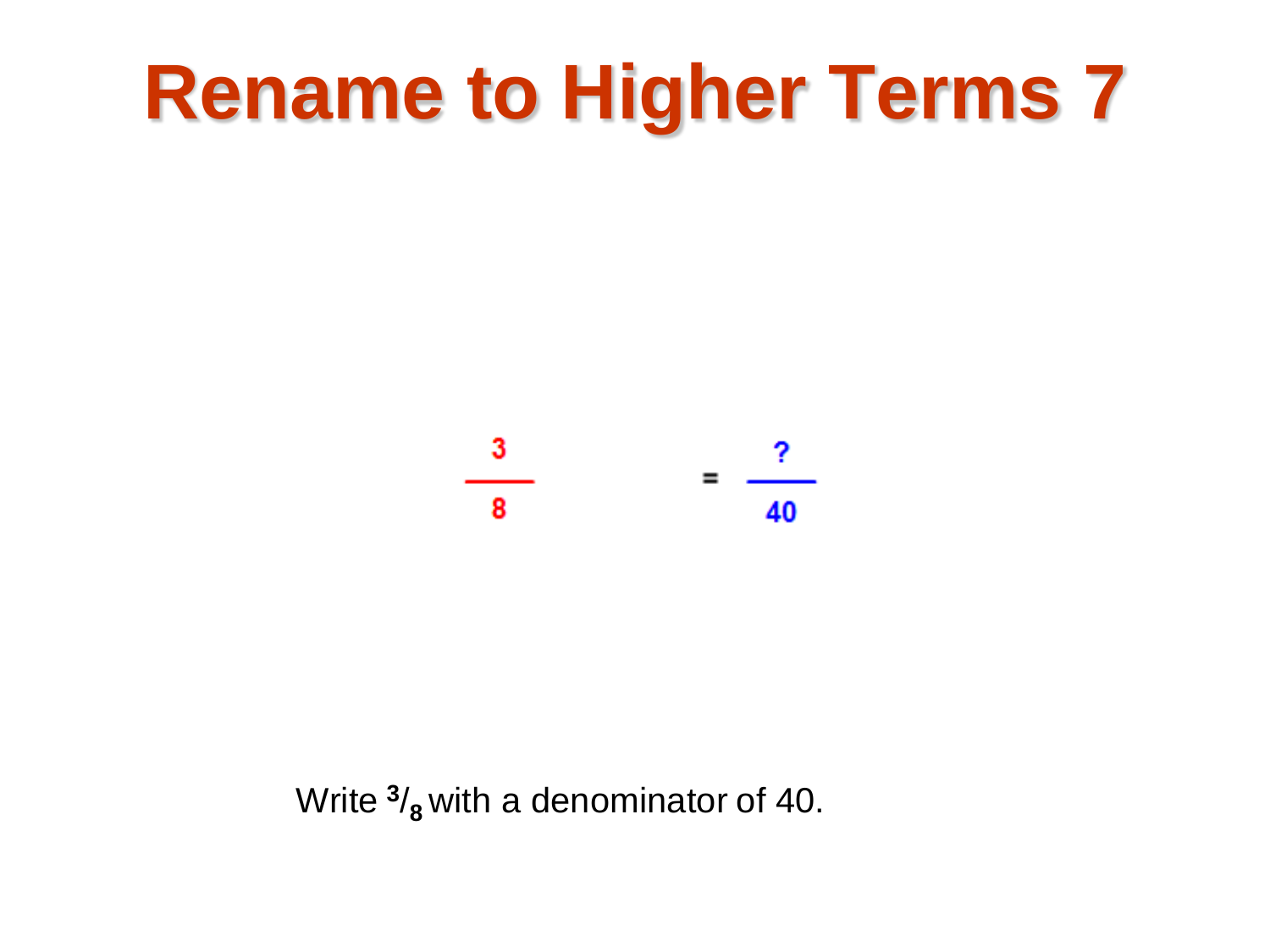

Multiplying both numerator and denominator by 5 is the same as multiplying by 1.

$$
\frac{3}{8} = \frac{15}{40}
$$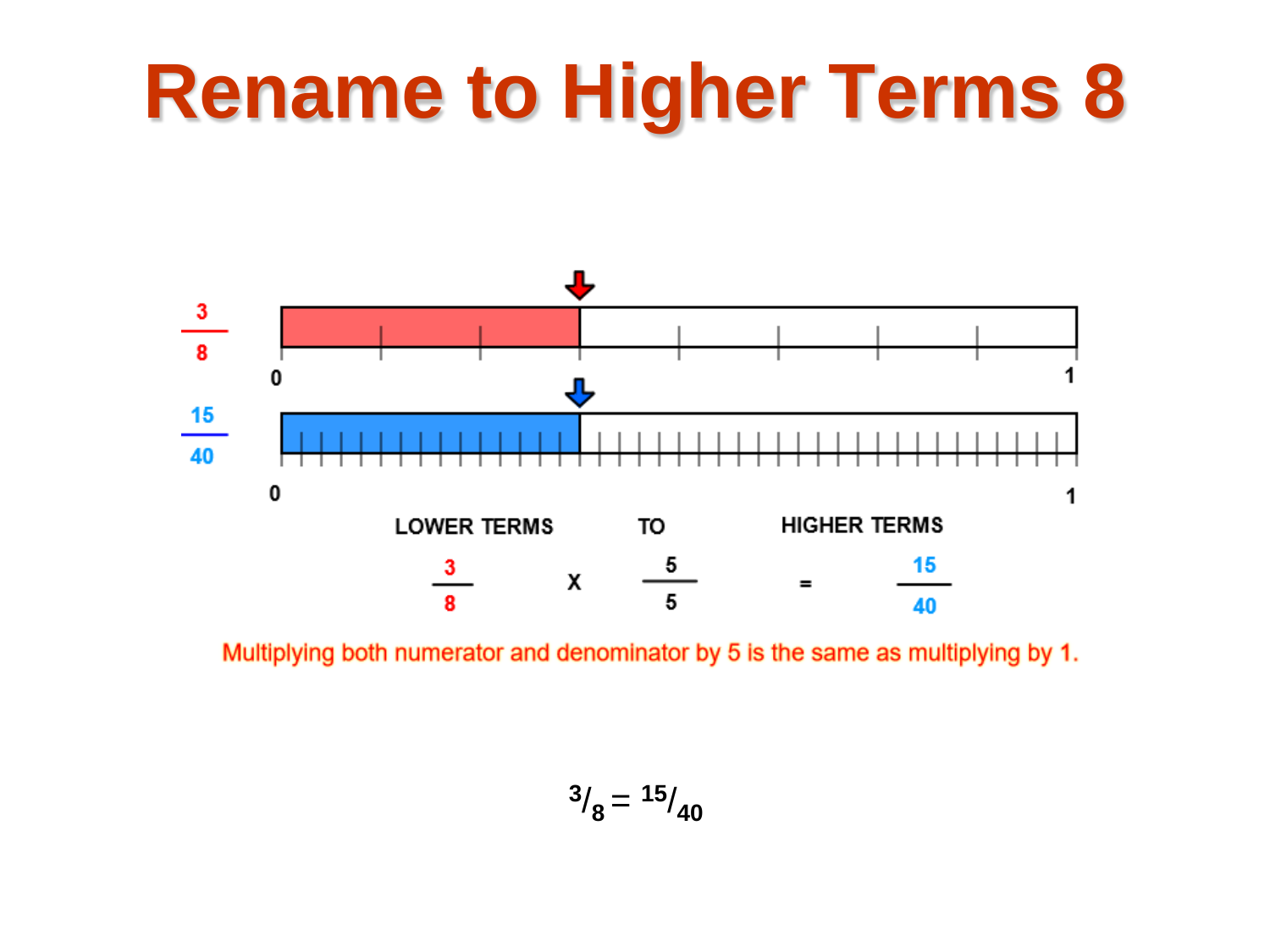? $\frac{9}{10}$  = 30

Write **<sup>9</sup>**/**10** with a denominator of 30.